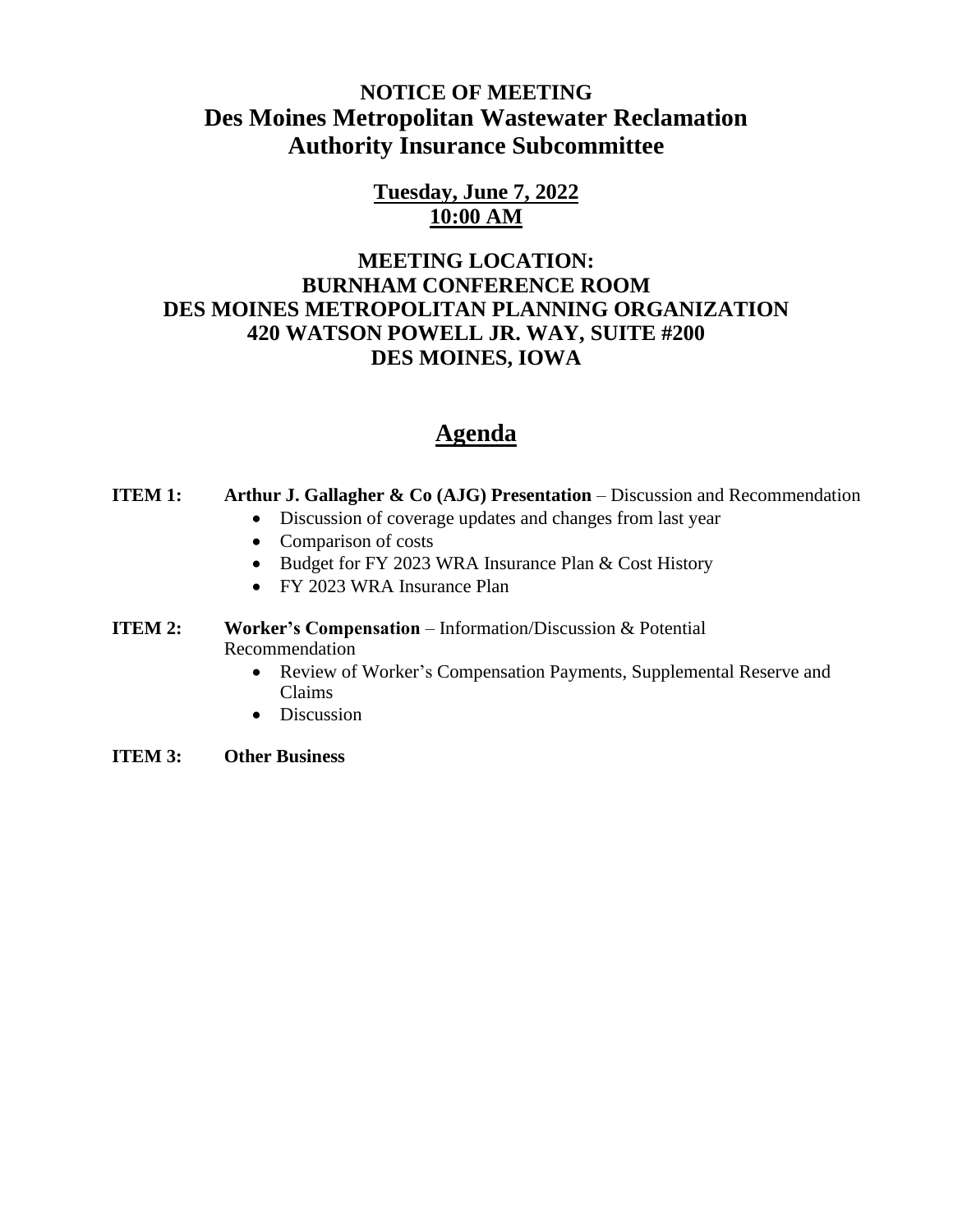

# **DES MOINES METROPOLITAN WASTEWATER RECLAMATION AUTHORITY**

CITY OF DES MOINES, OPERATING CONTRACTOR

Date: June 2, 2022

To: WRA Insurance Subcommittee

From: Scott Hutchens, WRA Director

Subject: Information on WRA Renewal of Insurance

Arthur J. Gallagher (AJG) will be presenting information for the next fiscal year insurance renewal at the meeting. A brief comparison spreadsheet showing the WRA continuing in the Iowa Communities Assurance Pool (ICAP) for property coverage is shown in the sheet. There are some options and open items to discuss for the casualty package. AJG will be reviewing the insurance renewal information as done in the past at the upcoming meeting.

The boiler policy was three-year pricing from FY2020 to FY2022; FY2023 will include new pricing. The pollution policy is a three-year policy obtained in FY2022 so it will not need to be included this year. The renewable natural gas policy was a new policy procured in FY2022.

The City of Des Moines will continue with the Cyber policy which the WRA participates in; there was a price increase in FY2022. WRA also shares with the Operating Contractor coverage of employees under a crime policy and workers' compensation excess policy.

The Operating Contractor will be looking for a recommendation from the subcommittee to present the Insurance Coverages to the WRA Board at its June 2022 meeting for approval. More information will be added to this packet as it comes available.

**WORKING TOGETHER FOR CLEAN WATER**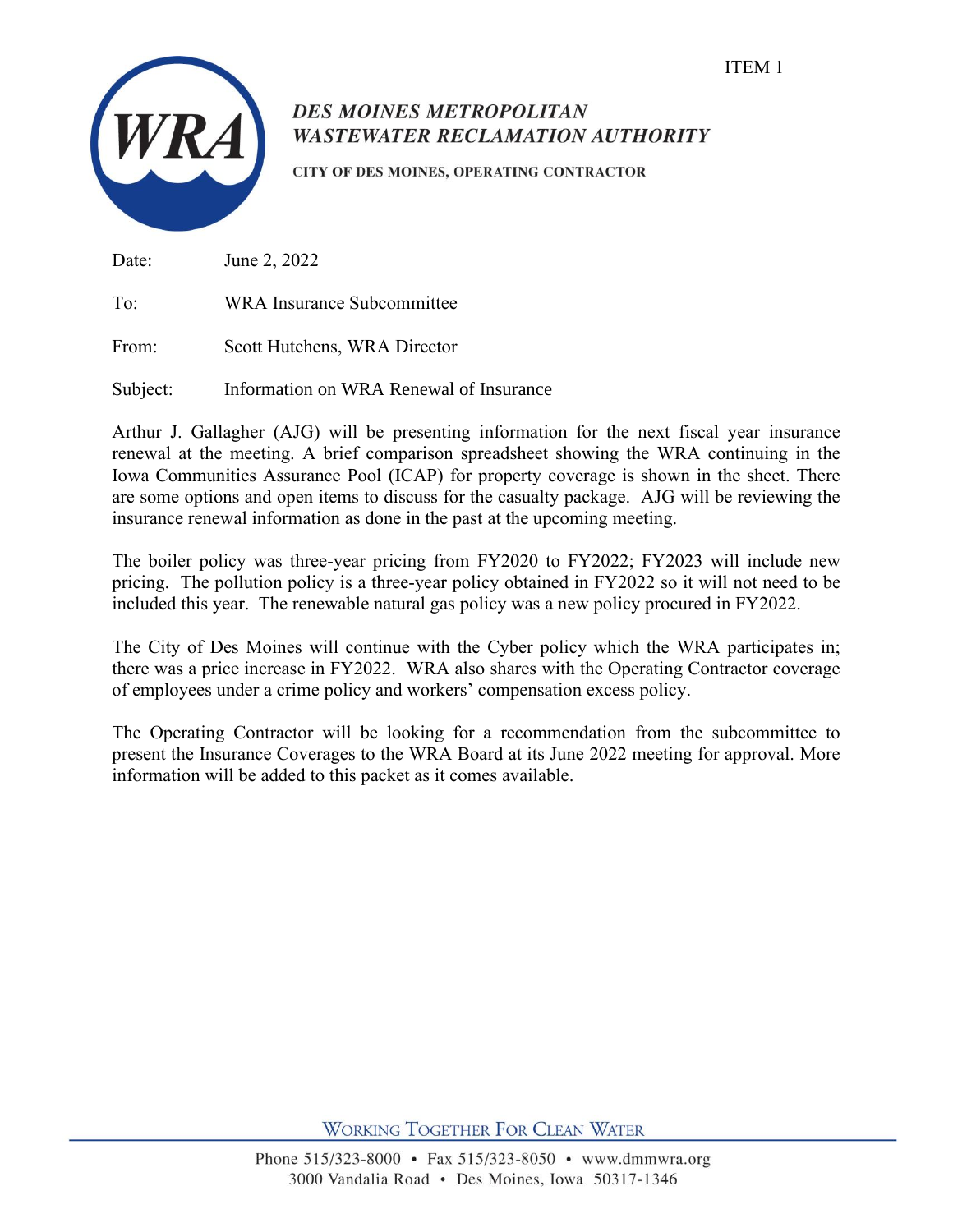#### **DES MOINES METRO WASTEWATER RECLAMATION 2022/23 RENEWAL COMPARISON**



Insurance | Risk Management | Consulting

|                                               | 2021/2022   | 2022/2023   |
|-----------------------------------------------|-------------|-------------|
| <b>PROPERTY - ICAP</b>                        | 361,167     | 445,034     |
| Loss Limit                                    | 150,000,000 | 150,000,000 |
| <b>Blanket Building and Personal Property</b> | 336,368,092 | 372,604,239 |
| Deductible                                    | 100.000     | 100,000     |
| <b>ICAP Premium Credit</b>                    | -           |             |
| <b>Total</b>                                  | 361,167     | 445,034     |
|                                               |             |             |
| <b>EQUIPMENT BREAKDOWN POLICY</b>             | 20,000      | 31,000      |
| Insurance Carrier                             | Cincinnati  | Cincinnati  |
| Limit                                         | 150,000,000 | 100,000,000 |
| <b>Total Property</b>                         | 381,167     | 476,034     |
|                                               |             |             |

| <b>CASUALTY PACKAGE POLICY</b>                   |              | <b>National Union Fire National Union Fire</b> |
|--------------------------------------------------|--------------|------------------------------------------------|
| <b>General Liability</b>                         | 21,781       | 31,859                                         |
| Limit - Each Occurrence                          | 1,000,000    | 1,000,000                                      |
| Limit - Aggregate                                | 3,000,000    | 1,000,000                                      |
| Deductible                                       | 25,000       | 25,000                                         |
| <b>Exposure Basis: Budget</b>                    | 26, 161, 837 | 27,077,420                                     |
| <b>Business Auto</b>                             | 49,404       | 41,089                                         |
| <b>Liability Limit</b>                           | 1,000,000    | 1,000,000                                      |
| <b>Vehicle Count</b>                             | 99           | 89                                             |
| <b>Public Officials and Management Liability</b> | 5,586        | 5,958                                          |
| Limit - Each Occurrence                          | 1,000,000    | 1,000,000                                      |
| Limit - Aggregate                                | 3,000,000    | 3,000,000                                      |
| <b>Exposure Basis: Payroll</b>                   | 6,100,525    | 6,467,070                                      |
| <b>Excess Liability</b>                          | 32,374       | 36,634                                         |
| Limit - Each Occurrence                          | 10,000,000   | 10,000,000                                     |
| Limit - Aggregate                                | 10,000,000   | 10,000,000                                     |
| <b>Total</b>                                     | 109,145      | 115,540                                        |

**\*Estimated Premiums in Red**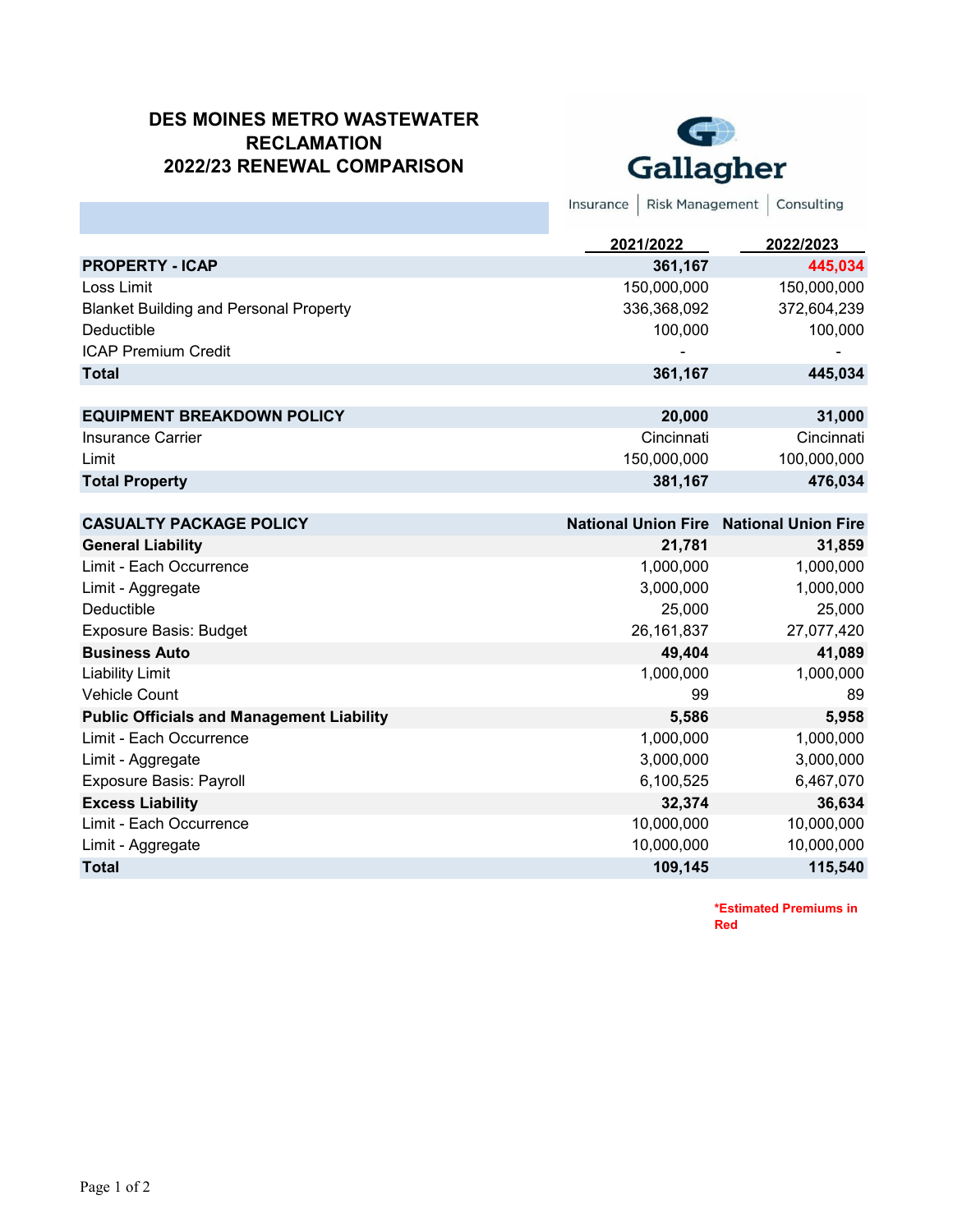| <b>Biogas Coverage</b>                 |            |            |
|----------------------------------------|------------|------------|
| <b>General Liability</b>               | 20,655     | 21,185     |
| Insurance Carrier                      | Scottsdale | Scottsdale |
| Limit - Each Occurrence                | 1,000,000  | 1,000,000  |
| Limit - Aggregate                      | 2,000,000  | 2,000,000  |
| Deductible                             | 10,000     | 10,000     |
| <b>Excess Liability - \$5M</b>         | 13,761     | 14,292     |
| Insurance Carrier                      | Scottsdale | Scottsdale |
| Limit - Each Occurrence                | 5,000,000  | 5,000,000  |
| Limit - Aggregate                      | 5,000,000  | 5,000,000  |
| Excess Liability - \$5M excess of \$5M | 13,610     | 14,645     |
| Insurance Carrier                      | Evanston   | Evanston   |
| Limit - Each Occurrence                | 5,000,000  | 5,000,000  |
| Limit - Aggregate                      | 5,000,000  | 5,000,000  |
| <b>Total</b>                           | 48,026     | 50,122     |

**TOTAL PREMIUMS** 641,696

**\*Estimated Premiums in Red**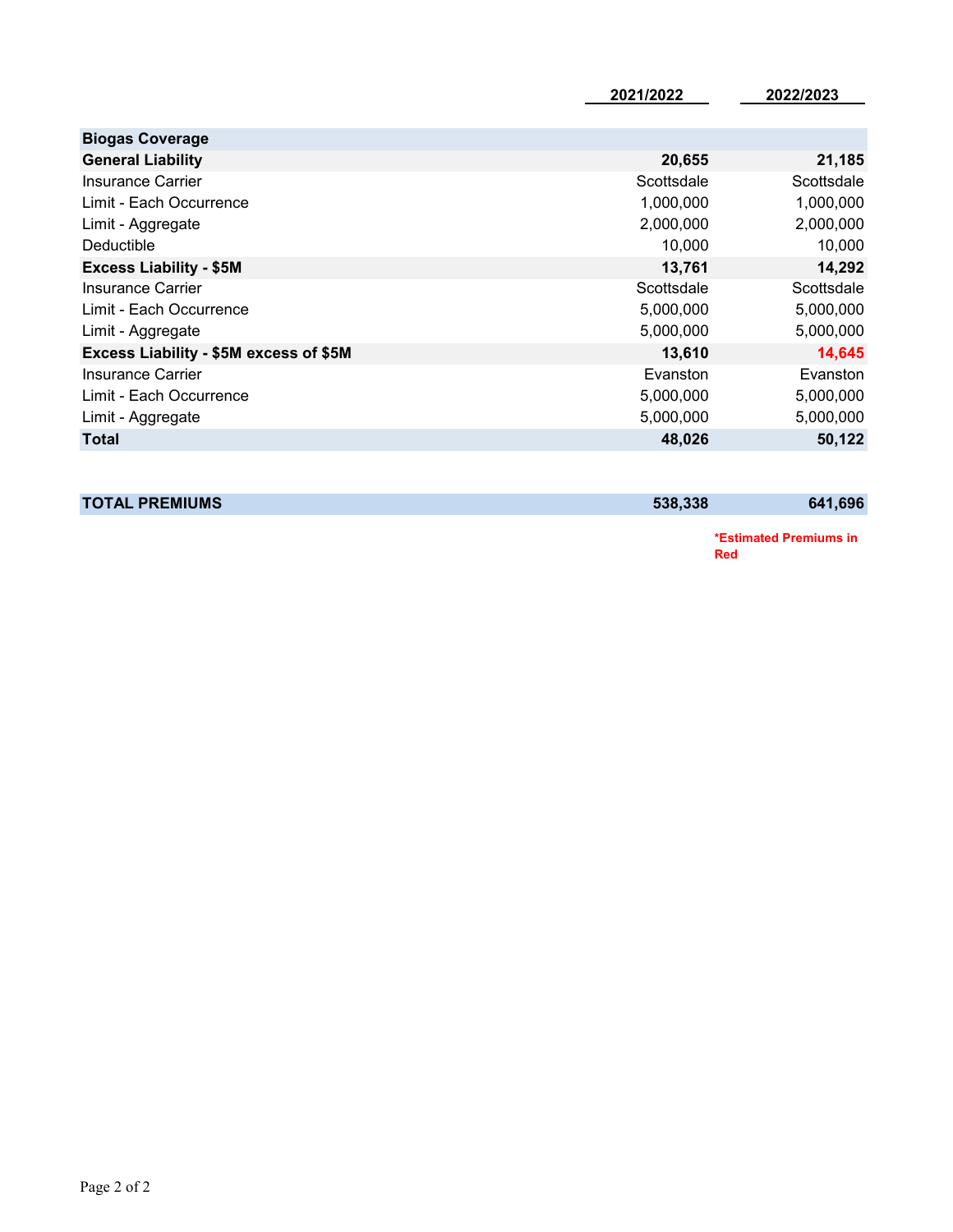#### WRA Insurance Subcommittee Information **Item in the Insurance Subset of the Insurance** Item in the Item in the I

#### **Review of Insurance Payment History:** BUDGET

|                                     | FY 2016-17 | FY 2017-18  | FY 2018-19 | FY 2019-20 | FY 2020-21 | FY 2021-22 | FY 2022-23 |
|-------------------------------------|------------|-------------|------------|------------|------------|------------|------------|
| ICAP annual contribution            | 283,821.0  | 279,968.0   | 279,967.6  | 280,099.0  | 300,644.0  | 361,167.0  | 360,000.0  |
| <b>ICAP</b> credit                  | (8,514.0)  | (16, 012.0) | (10,700.1) | (13,824.7) |            |            |            |
| Boiler Policy (three year policy)   | 25,802.0   | 21,368.0    | 20,000.0   | 20,000.0   | 20,000.0   | 20,000.0   | 20,000.0   |
| Pollution Policy (every three year) |            |             | 26,069.1   |            | $\sim$     | 26,683.2   | 9,000.0    |
| Biogas Policy (new in F2022)        |            |             |            |            |            | 48,025.5   | 48,000.0   |
| Casualty Package:                   |            |             |            |            |            |            | 105,000.0  |
| <b>General Liability</b>            | 19,214.0   | 13,206.0    | 8,061.0    | 13,193.0   | 13,375.0   | 21,781.0   |            |
| <b>Special Excess</b>               | 13,600.0   | 13,260.0    | 15,800.0   | 8,228.0    | 8,710.0    | 32,374.0   |            |
| <b>Business Auto</b>                | 29,771.0   | 29,401.0    | 25,988.0   | 24,393.0   | 27,544.0   | 49,404.0   |            |
| Public Official & Mgmt Liab.        | 3,820.0    | 3,468.0     | 4,692.0    | 9,410.0    | 9,593.0    | 5,586.0    |            |
| Subtotal WRA (AJG)                  | 367,514.0  | 344,659.0   | 369,877.5  | 341,498.3  | 379,866.0  | 565,020.7  | 542,000.0  |
| Allocation from CDM:                |            |             |            |            |            |            |            |
| Crime                               | 3,077.0    | 2,910.7     | 2,967.9    | 2,076.3    | 1,601.1    | 1,853.7    | 2,000.0    |
| Cyber                               |            |             | 4,084.5    | 4,084.5    | 4,363.9    | 7,419.7    | 10,000.0   |
| Work Comp Excess                    | 52,248.0   | 52,400.6    | 46,652.0   | 49,185.5   | 50,555.0   | 55,835.4   | 56,000.0   |
| Total payments per Fiscal Year      | 422,839.0  | 399,970.3   | 423,581.9  | 396,844.6  | 436,386.0  | 630,129.5  | 610,000.0  |

Item 1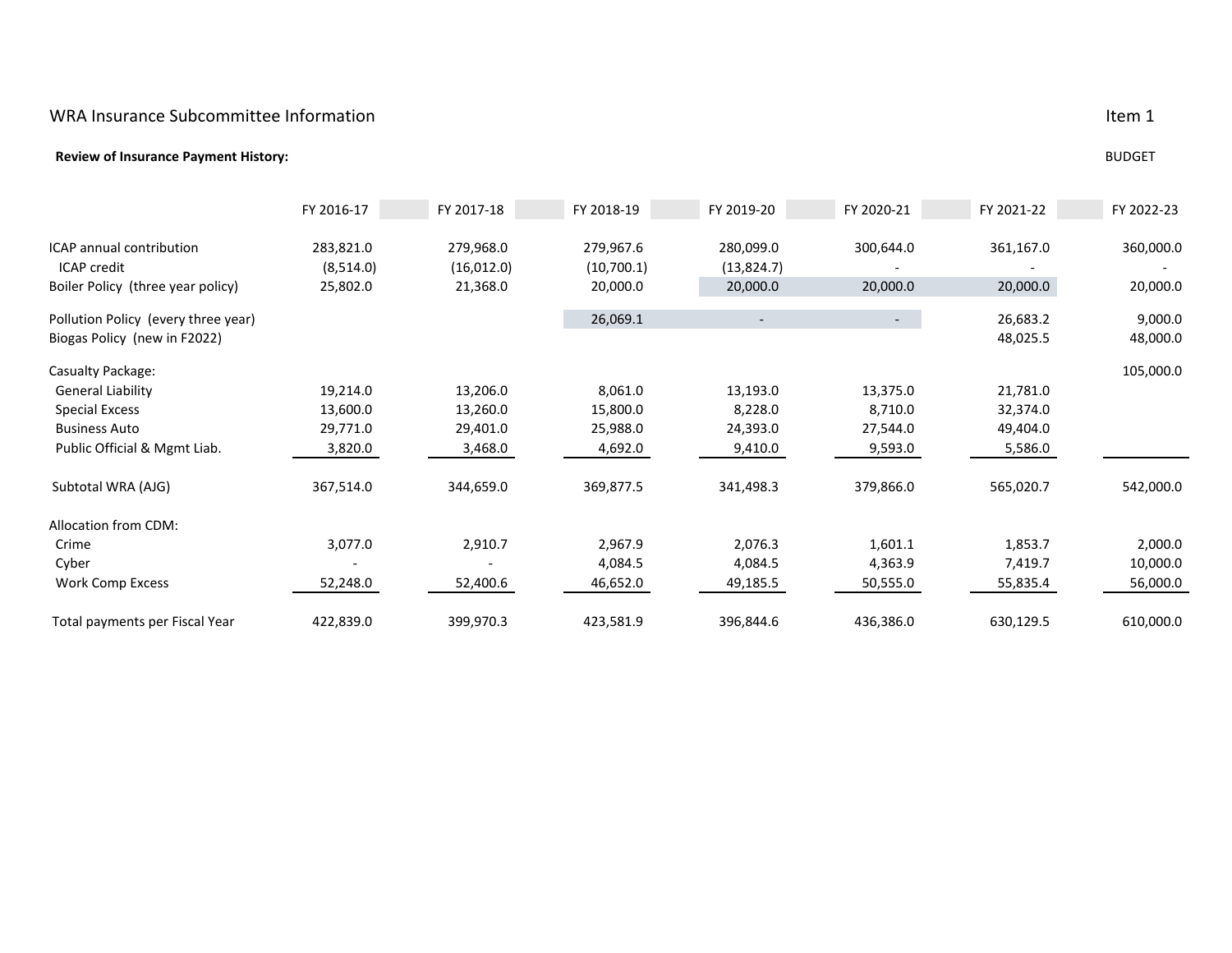

# **DES MOINES METROPOLITAN WASTEWATER RECLAMATION AUTHORITY**

CITY OF DES MOINES, OPERATING CONTRACTOR

Date: June 7, 2022

To: WRA Insurance Subcommittee

From: Scott Hutchens, WRA Director

Subject: Information on Workers' Compensation Expense at WRF

A review of Workers' Compensation expenditures is presented annually to the Insurance Subcommittee. Included in this year's packet is the final spending amount for FY2021 and preliminary spending to date for FY2022. The chart below presents actual expenditures during each fiscal year and the differences from the budget. In the past, WRA expenditures exceeded the budget because payments trail the year of injury, meaning spending in FY2019 includes payments for FY2016 injuries. Injuries were down for the past fiscal and the current fiscal. Spending for the current fiscal is higher as payments for FY2016 injuries continue.

Budget and Expenditures are as follows:

| Fiscal Year   |   | Budget  | Spending   | Difference    |
|---------------|---|---------|------------|---------------|
| 2016-2017     |   | 160,000 | 453,715.82 | (293,715.82)  |
| 2017-2018     |   | 175,000 | 341,018.23 | (166, 018.23) |
| 2018-2019     |   | 235,000 | 378,666.89 | (143, 666.89) |
| 2019-2020     |   | 255,000 | 211,970.72 | 43,029.28     |
| 2020-2021     |   | 325,000 | 83,366.45  | 241,633.55    |
| 2021-2022     | ∗ | 325,000 | 201,800.00 | under budget  |
| 2022-2023     |   | 325,000 |            |               |
| *partial year |   |         |            |               |

The supplemental reserve will increase to \$429,426 in FY2023. A few questions that the subcommittee should consider is whether there should be an upper limit for the supplemental reserve, and if so what that upper limit for the supplemental reserve should be.

See the graph on the following page which shows injuries at the WRA since 2016. The injuries incurred continue to trend downward.

**WORKING TOGETHER FOR CLEAN WATER**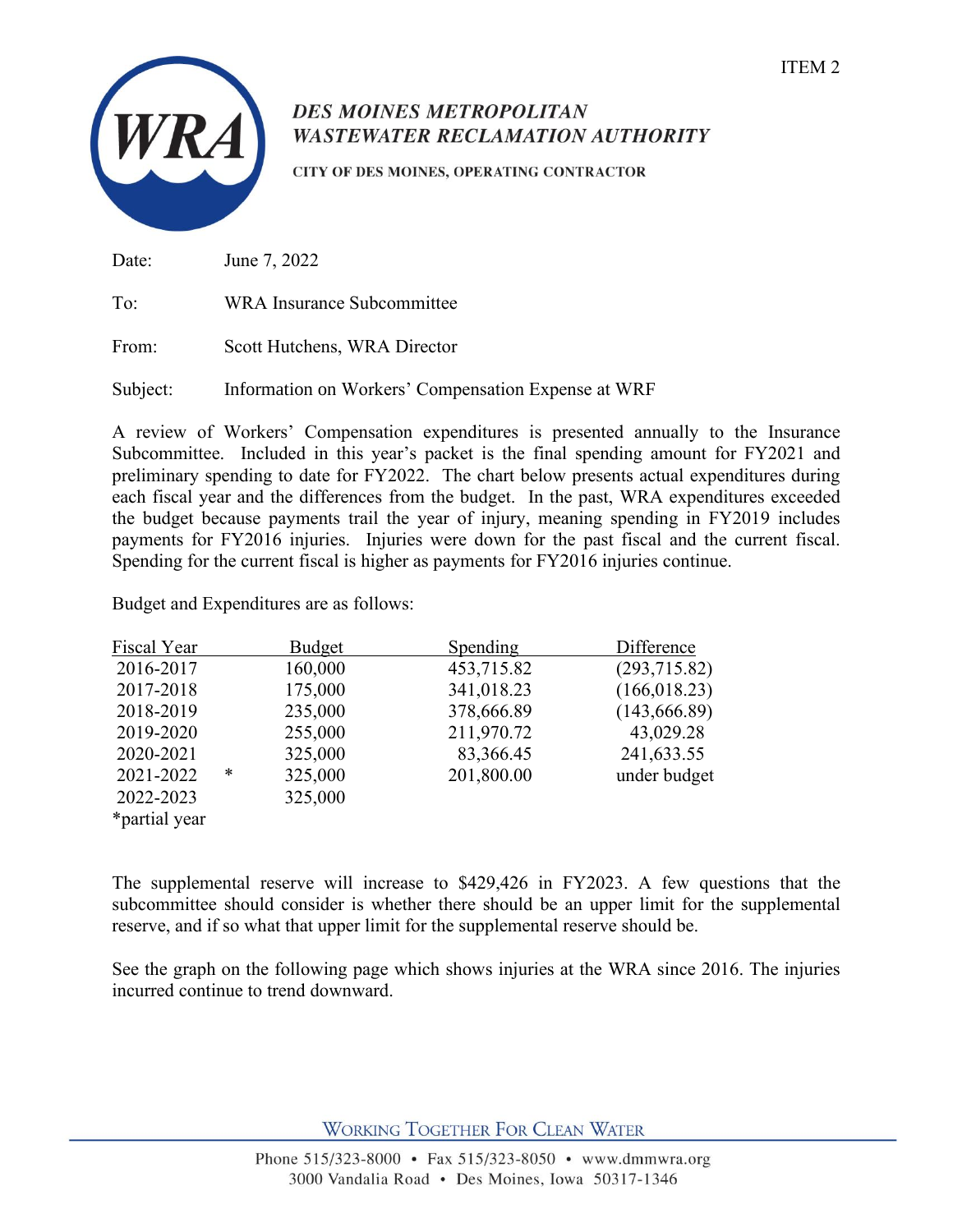

Injuries at the WRA Since 2016